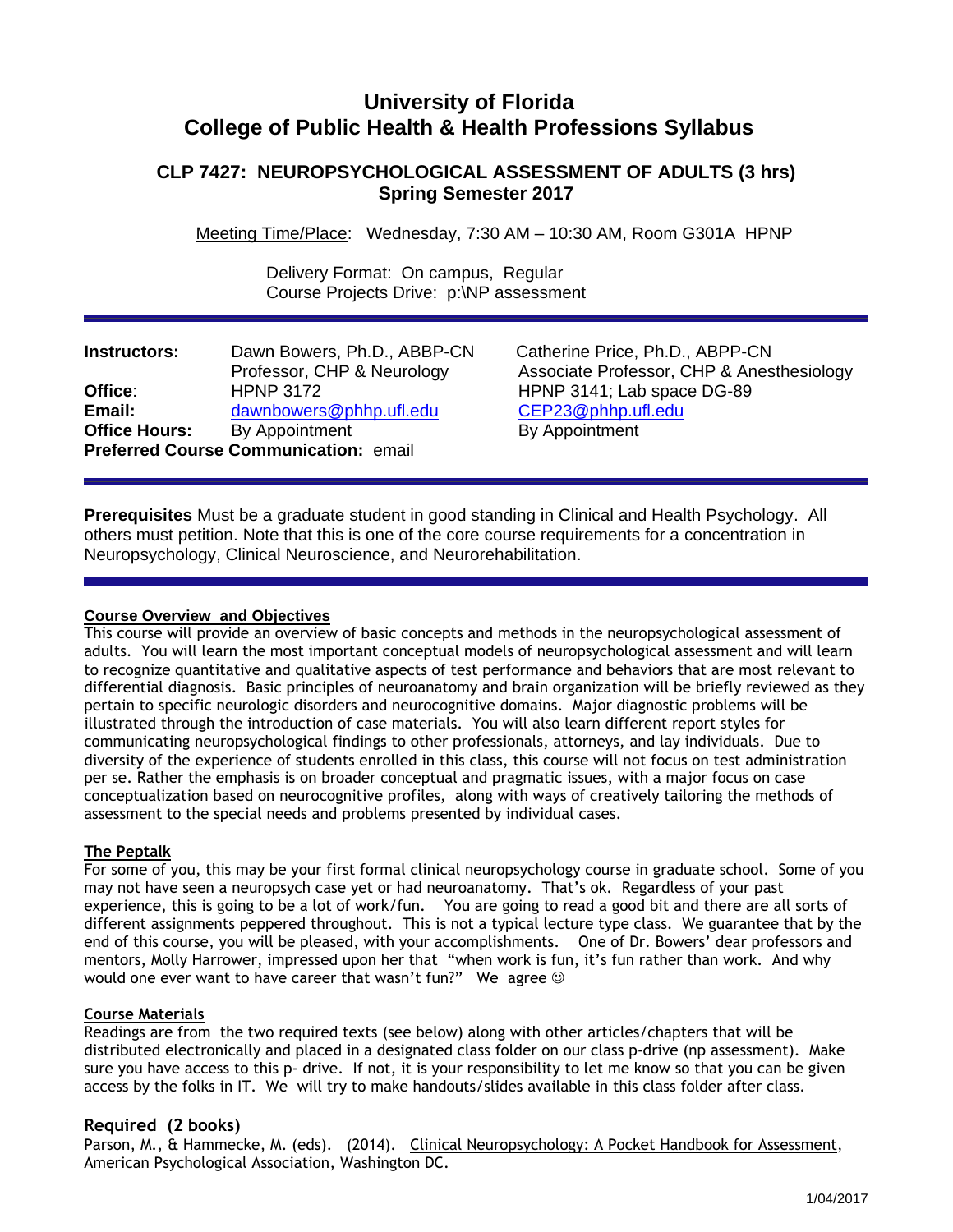Blumenfeld, H. (2010) Neuroanatomy through Clinical Cases. Sinauer. 2<sup>nd</sup> edition. *This is superb and is used by many as a study guide for the ABPP exam. Excellent integration of neuroanatomy with clinical cases.* 

#### **Highly Recommended**

Lezak, M., Howieson, D., Blgler, E., Tranel, D. (2012) Neuropsychological Assessment (5<sup>rd</sup> Edition). New York: Oxford University Press. *The standard compendium of neuropsychological measures according to "domains". All neuropsychologists should have this book in their library!* 

Morgan, J., & Ricker, J. (2008). Textbook of Clinical Neuropsychology. New York: Taylor & Francis. *Excellent book that covers disorders from neuropsychological perspective.*

Kolb, B. & Wishaw, I. (2015) Fundamentals of Human Neuropsychology. 7th Edition. MacMillan, NY. *The word on the street is that a large proportion of the neuropsychology ABPP written exam questions are directly based on information from this book. Hint Hint*

#### *Recommended*

*Stringer A., Cooley, E., Christensen, A. (2002).* Pathways to Prominence in Neuropsychology: Reflections of 20th century pioneers. New York: Psychology Press. *Particularly good for those interested in knowing about their roots. If this doesn't interest you, then perhaps bypass*. I've selected a few chapters from here that are included in your readings.

#### *Available to review in the clinic*

Heaton, R., Miller, W., Taylor, M., Grant, I. (2004). Revised Comprehensive Norms for an Expanded Halstead-Reitan Battery. Lutz, FL: Psychological Assessment Corporation.

### **Course Format**

This course will be conducted in the form of a graduate seminar. Class will meet Wednesdays from 7:30 am – 10:30 in Room G301A on the first floor of the HPNP building. This is a participatory course. Classes will typically consist of a lecture (45 minutes or so), discussion of clinical cases, "hot topics", and other testing related activities. Please be on time.

#### **Course Requirements, Evaluation, and Grading**

Grades will be weighted according to the number of points available for each component, as described below. Final grades will be calculated as a percentage of the highest score. Evaluation in the course will be based on the following components

| Midterm Exam                        | 35% |              |
|-------------------------------------|-----|--------------|
| Final Exam                          | 45% | (cumulative) |
| <b>Clinical Case Presentation</b>   | 10% |              |
| <b>Test Summary/Weird Disorders</b> | 3%  |              |
| <b>Hot Topic Discussion</b>         | 3%  |              |
| Quizzes                             | 4%  |              |

1. **MidTerm and Final Exams** will comprise 75% of your grade. These exams will be drawn from class lectures and assigned readings and will consist of multiple choice, short answer, odd man out and other formats. The final exam may also involve some ethical scenarios and writing sections of a report. FYI, you will be provided a set of study questions that will be helpful in guiding your thinking and preparation for these exams.

## 2. **Clinical Case Presentation**

Each student will take the lead in presenting a clinical case to the class and engaging discussion about the case. You will work closely with me in doing so. If you have already been on clinic, you can present one of the cases you previously saw. If not, then we will help you locate a case from our files. You can decide whether you want to present your case within the context of "fact finding" or a more traditional format. Part of this assignment will involve learning something more about the "disorder" at hand in addition to examining/discussing the clinical neuropsychological profile, the various factors that might contribute to a pattern, cultural and demographic issues, etc.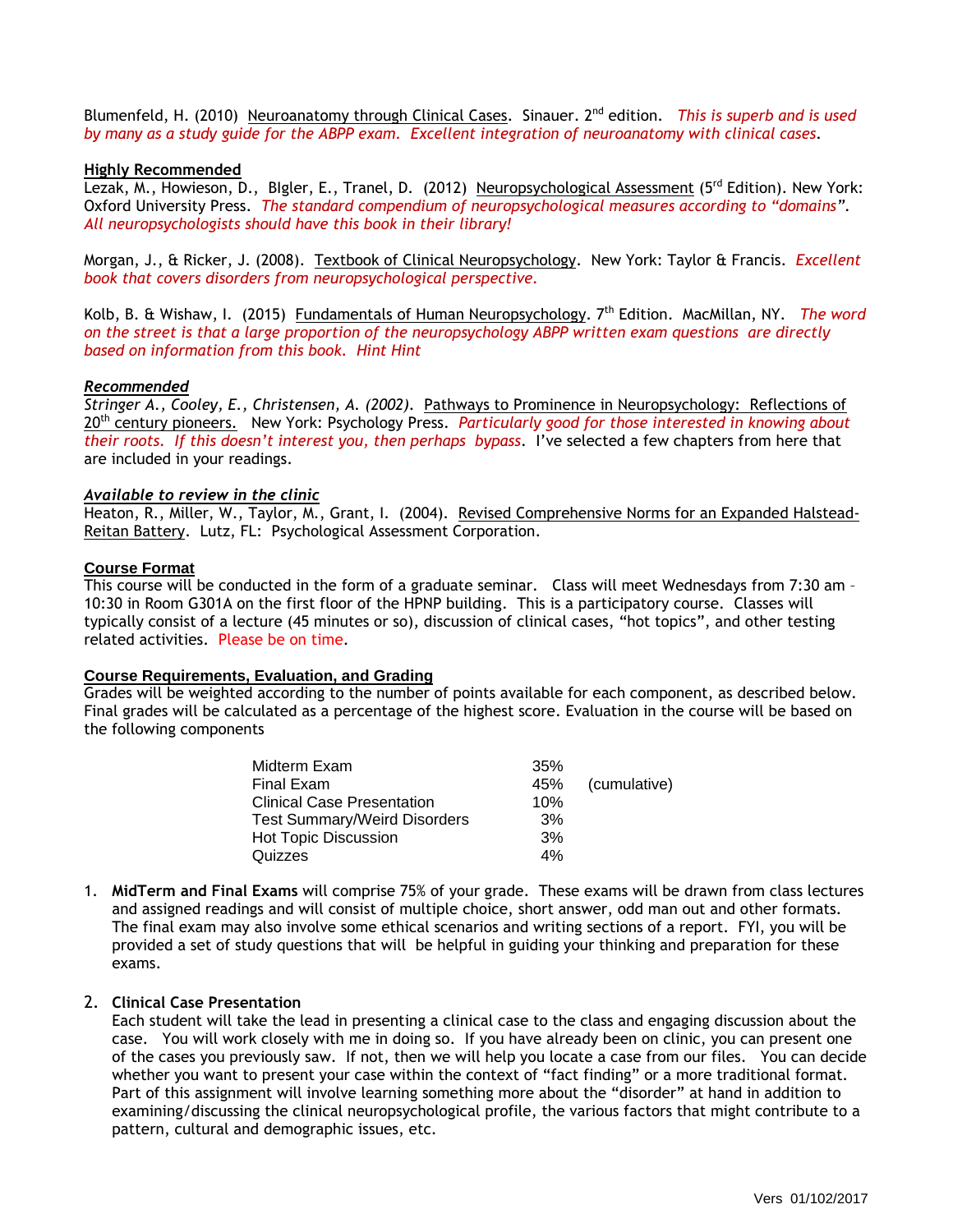#### 3. **Hot Topics & Discussion Points**

Students will be assigned in pairs or triplets to lead relevant, hot topic discussions during certain classes. The format of the discussion will be left up to the group leading it that day. Example: A recent hot topic relates to the new billing code for computerized testing (96120). What do you think of all the companies that are now marketing computerized test batteries to primary care and other physicians, who then upload the information to some centralized unit and then get a canned report back? What are the implications for patient care? What are the implications for our profession? *(For this assignment, do not show videos from internet).*

#### **4. You will be randomly assigned to a test review or a weird disorder. See below**

#### *4a. Test Reviews*

In past years, students have compiled data on test administration and scoring, including reliability and validity information about major tests that are frequently used during neuropsychological assessments. We will continue this tradition. Information about tests will be put together in a notebook, so that brief 1-2 page summaries of various neuropsychological measures will be available to all class participants by the end of the course. You will be assigned the particular test to review.

For each test, you are to prepare a brief 1-2 page typed summary about its *historical background, administration, available norms, reliability, validity, strengths and weaknesses*. An important focus is the availability of norms for the elderly, for individuals with low SES and education, and for individuals from diverse cultural/ethnic backgrounds. You will **place a digital copy of your summary in the class folder** and prepare a 5-7 minute presentation of the test for your colleagues. Below are the headings that should be covered in your writeup. If you have any questions about this assignment, let us know.

| Name of Test           | Instructions (if relevant)                                               |
|------------------------|--------------------------------------------------------------------------|
| <b>Author</b>          | Normative Information (sample size, age, sex,<br>ethnic)                 |
| Publisher & Address*   | Psychometric Properties: Reliability & Validity                          |
| <b>Year Published</b>  | Strengths & Weaknesses                                                   |
| <b>Purpose of Test</b> | <b>Relevant Research Findings</b>                                        |
| Cost to purchase       | <b>Test Format and Procedures</b>                                        |
|                        | on com is not a publisher, nor is it where the test should be published. |

*\*Amazon.com is not a publisher, nor is it where the test should be published* 

#### *4b. Weird Disorders*

This assignment involves discussion/exposure to a potpourri of disorders that you are bound to run across in your career as a neuropsychologist (i.e., reduplicative paramnesia, Dandy Walker, etc.). You will be assigned a specific disorder and will give a brief presentation (i.e., 5-7 minutes) about the nature of this disorder and how it presents neuropsychologically. Include chief complaints and symptoms, the course of the disorder, and the role of the neuropsychologist. Describe prototypical neurocognitive profiles and any special assessment/treatment issues. You will provide a brief 1 page handout to your classmates, along with several key references (NO Wikipedia), and also place a digital copy on the class projects folder.

#### **5. Quizzes on Test Administration**

This will entail brief in class quizzes on *administration* of specific test measures. There will be 4 quizzes, one prior to each of the following lectures: Language, Visuoperceptual-Spatial, Memory, Frontal-Executive. We will tell which particular measures you need to know for each of these quizzes.

#### **Additional Tools**:

All of you should have access to the share drive demonstrating use of video (s:\NP Training Material) demonstrating administration of commonly used neuropsychological measures. The faculty created these videos in order to help with 'test drift' in administration. You are encouraged to review these, particularly those of you who have not started your neuropsychology core. There are a lot of tests, and best way to tackle is by domain. You will not be graded on this.

#### **Grading**

Scores will be rounded to the nearest percent (rounded up or down, whichever is closest) for grade determination in accordance with the grading table below: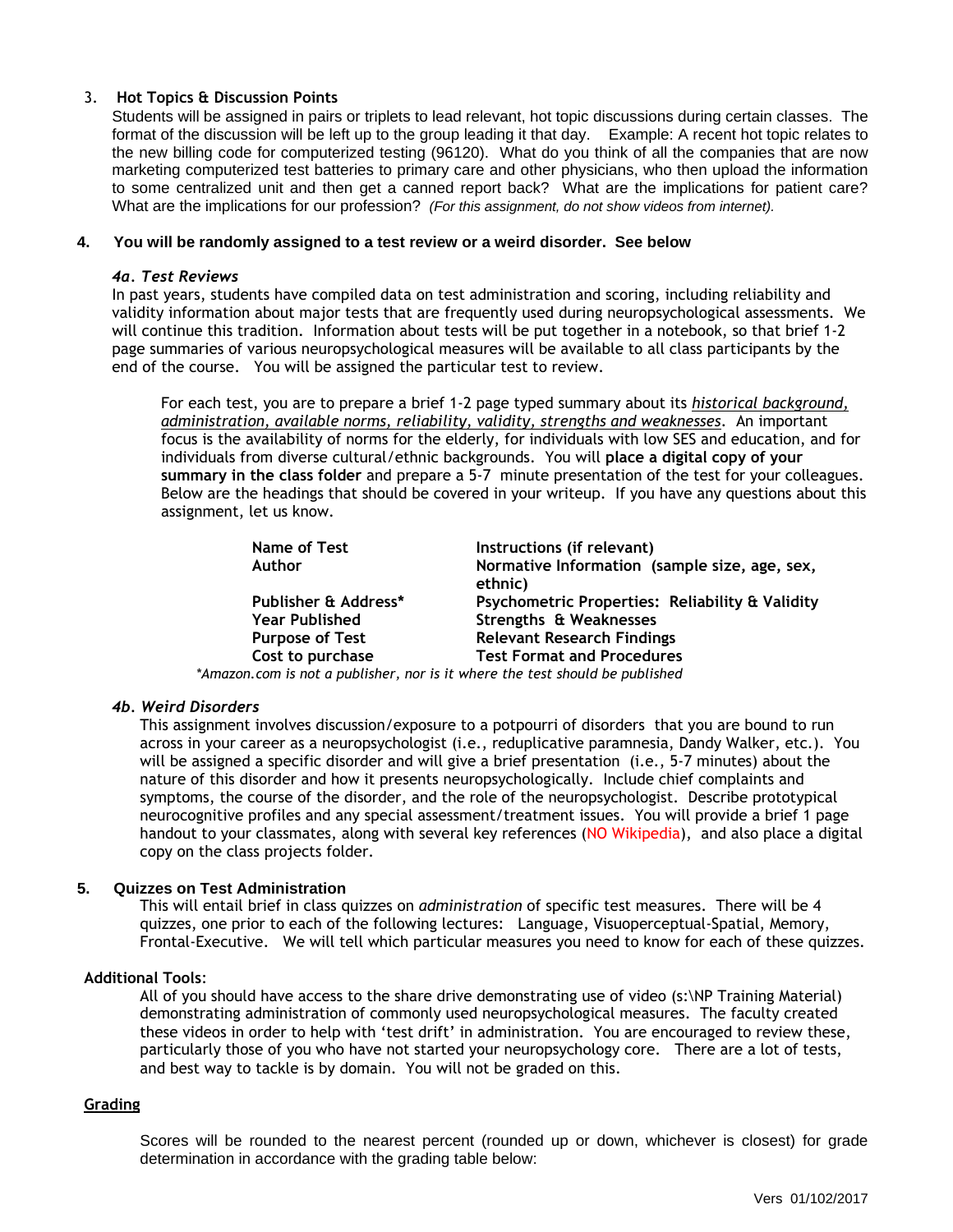| 0/2              | 93%- | 90%- | 87%- | 83%-   | 80%- | 77%- | 73%- | 70%- | $67% -$ | 63%- | 60%- | <b>Below</b> |
|------------------|------|------|------|--------|------|------|------|------|---------|------|------|--------------|
| of points earned | 100% | 92%  | 89%  | 86%    | 82%  | 79%  | 76%  | 72%  | 69%     | 66%  | 62%  | 60%          |
| ∟etter Grade     |      |      | ь    | -<br>- | D.   |      |      |      | بر      | ┕    | ►    |              |

Below is table linking letter grades to grade points.

| ∟etter<br>Grade | . .           | $\mathbf{r}$<br>∸∸ | $B +$         | D<br>◡        | D<br>D- | $\sim$<br>◡∸ | ⌒   | ⌒   | D+  | r<br>◡ | D-   | -<br>-<br>–   | WF  |     | <b>NG</b> | S-U |
|-----------------|---------------|--------------------|---------------|---------------|---------|--------------|-----|-----|-----|--------|------|---------------|-----|-----|-----------|-----|
| Grade<br>Points | $\sim$<br>4.U | 3.67               | . ^^<br>ິບ.ບບ | $\sim$<br>v.v | 2.67    | 2.33         | 2.0 | .67 | .33 | $0$ .  | 0.67 | $\sim$<br>v.v | 0.0 | 0.0 | 0.0       | 0.0 |

For greater detail on the meaning of letter grades and university policies related to them, see the Registrar's Grade Policy regulations at<http://www.registrar.ufl.edu/catalog/policies/regulationgrades.html>

#### **Policy Related to Class Attendance**

Attendance and class participation is required. Students are expected to complete assigned readings prior to coming to class. Students needing to miss class for personal or professional reasons should consult with the instructor prior to the date on which they will be unable to attend. It is the student's responsibility to acquire any handouts or notes from a colleague in the class for any sessions missed.

## **Statement of University's Honesty Policy (cheating and use of copyrighted materials)**

Students are expected to act in accordance with the University of Florida policy on academic integrity (see Student Conduct Code, the Graduate Student Handbook or this web site for more details: www.dso.ufl.edu/judicial/procedures/academicguide.php). Cheating, lying, misrepresentation, or plagiarism in any form is unacceptable and inexcusable behavior.

*We, the members of the University of Florida community, pledge to hold ourselves and our peers to the highest standards of honesty and integrity.*

#### **Policy Related to Make-up Exams or Other Work**

Students are expected to complete assigned readings prior to coming to class. Personal issues with respect to class attendance or fulfillment of course requirements will be handled on an individual basis. Students must make *prior* arrangements with Dr. Bowers if they must miss any in-class examination, and an alternative test time must be arranged.

#### **Accommodations for Students with Disabilities**

If you require classroom accommodation because of a disability, you must first register with the Dean of Students Office (http://oss.ufl.edu/). The Dean of Students Office will provide documentation to you, which you then give to the instructor when requesting accommodation. The College is committed to providing reasonable accommodations to assist students in their coursework.

#### **Counseling and Student Health**

Students may occasionally have personal issues that arise in the course of pursuing higher education or that may interfere with their academic performance. If you find yourself facing problems affecting your coursework, you are encouraged to talk with an instructor and to seek confidential assistance at the University of Florida Counseling Center, 352-392-1575, or Student Mental Health Services, 352-392-1171. Visit their web sites for more information: http://www.counsel.ufl.edu/ or http://www.health.ufl.edu/shcc/smhs/index.htm#urgent

The Student Health Care Center at Shands is a satellite clinic of the main Student Health Care Center located on Fletcher Drive on campus. Student Health at Shands offers a variety of clinical services, including primary care, women's health care, immunizations, mental health care, and pharmacy services. The clinic is located on the second floor of the Dental Tower in the Health Science Center. For more information, contact the clinic at 392- 0627 or check out the web site at: www.health.ufl.edu/shcc

Crisis intervention is always available 24/7 from: Alachua County Crisis Center: (352) 264-6789. BUT – *Do not wait until you reach a crisis to come in and talk with us. We have helped many students through stressful situations impacting their academic performance. You are not alone so do not be afraid to ask for assistance*.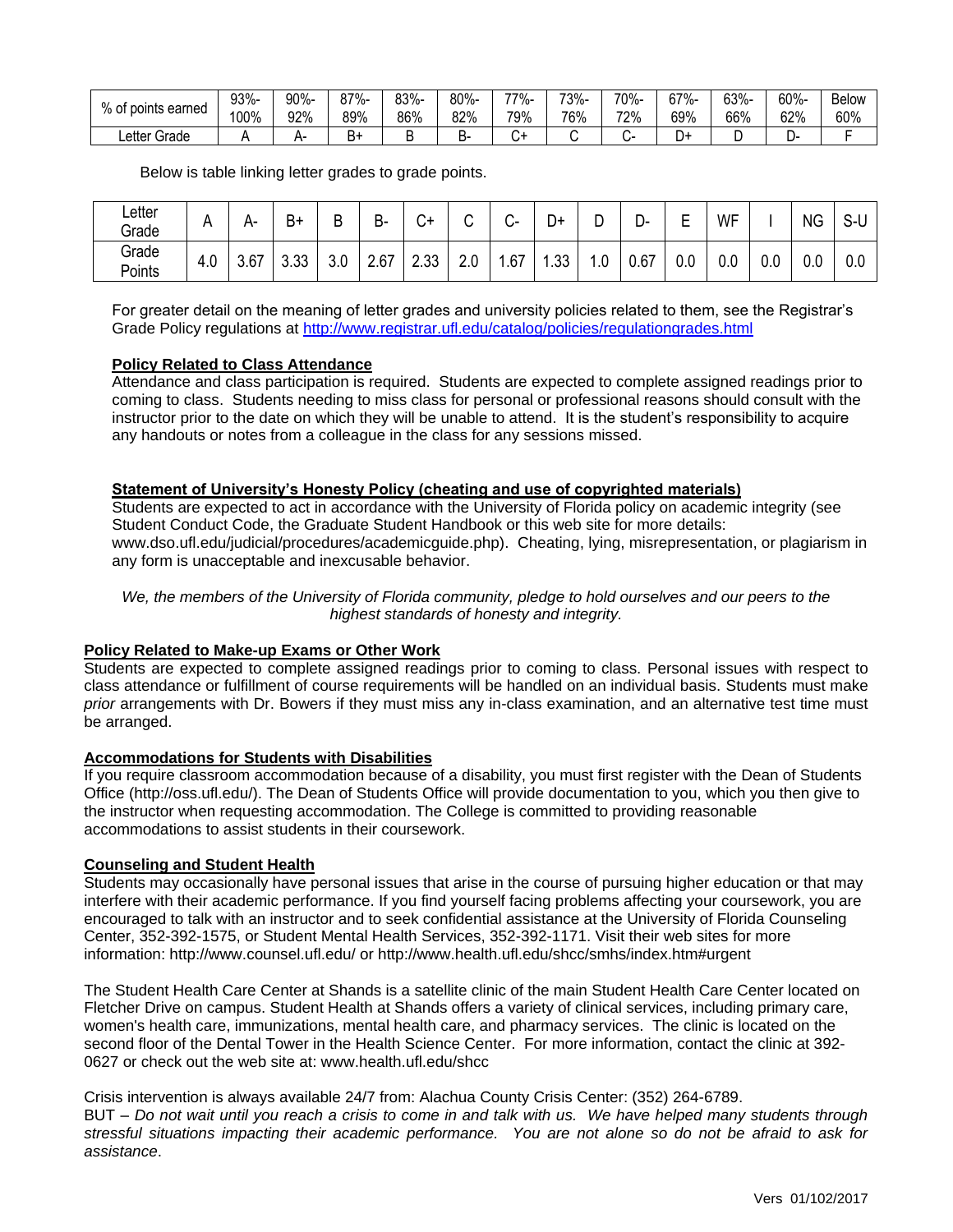## **Class Syllabus**

## **Adult Neuropsychological Assessment**

This course is divided into 3 major parts: the fundamentals of neuropsychological assessment, neurocognitive domains, and assessment issues in commonly seen neurologic disorders (including malingering). Assigned readings will come from your texts and other readings. Although there are many superb neuropsychology journals, perhaps 3 or 4 tend to focus moreso on assessment issues. These are: The Clinical Neuropsychologist, Archives of Clinical Neuropsychology, the Journal of Experimental & Clinical Neuropsychology, and the Journal of the International Neuropsychological Society (JINS). You are encouraged to review these journals and keep abreast of the field *vis a vis assessment.*

## **Part I: Getting Started***-* During the initial month, we'll cover some of the basics in neuropsychological assessment .

**Jan 4** Introduction to Course and Requirements: Bowers and Price Discuss Pre-Quiz

Historical Background & UF Perspective

*Case Presentation: Bowers*

Homework Assignment for 01/11: Answer the following questions on paper and turn in to class on 1/11/2017

a) What percentage of people perform within the "normal range" on all of the measures described in the Heaton norms book? A copy of this book is in our clinic. Hint: You will find this in one of the tables  $\odot$ .

Heaton, R., Miller, W., Taylor, M., & Grant, I. (2004). Revised Comprehensive Norms for an Expanded Halstead-Reitan Battery: Demographically adjusted Neuropsychologyal Norms for African Americans and Caucasion Adults, Psychological Assessment Resources, Odessa.

- b) What cognitive functions would you plan to evaluate if your patient had bilateral upper visual field loss?
- c) What cognitive functions would you plan to evaluate if you knew your patient had a stroke involving the inferior division of the left middle cerebral artery? Hint: For b & c, read Blumenfeld.
- **Jan 11** Neurologic vs Neuropsychologic Exam: Bowers Inferential Logic & Methods in NP - Psychometric Issues & David Schretlein

Case Presentation*: Bowers* 

*Readings:* P&H*: Chapters 1-4* Blumenfeld: Chapters 1 & 3 *Hot Topic readings:* Loring & Bauer (2010); Bush (2009)

**------------------------------------------------------------------------------------------------------------------------------**



**Hot Topic**: *Should there be an FDA for NP tests?*

Leaders: Houck, Gaynor, O'Shea

- Loring, D., & Bauer, R.M. (2010) Testing the limits: causes and concerns for the new Weschler IQ and memory scales. Neurology.
- Bush, S. (2009) Determining whether or when to adopt new versions of psychological and neuropsychological tests: Ethical and professional consideration. The Clinical Neuropsychologist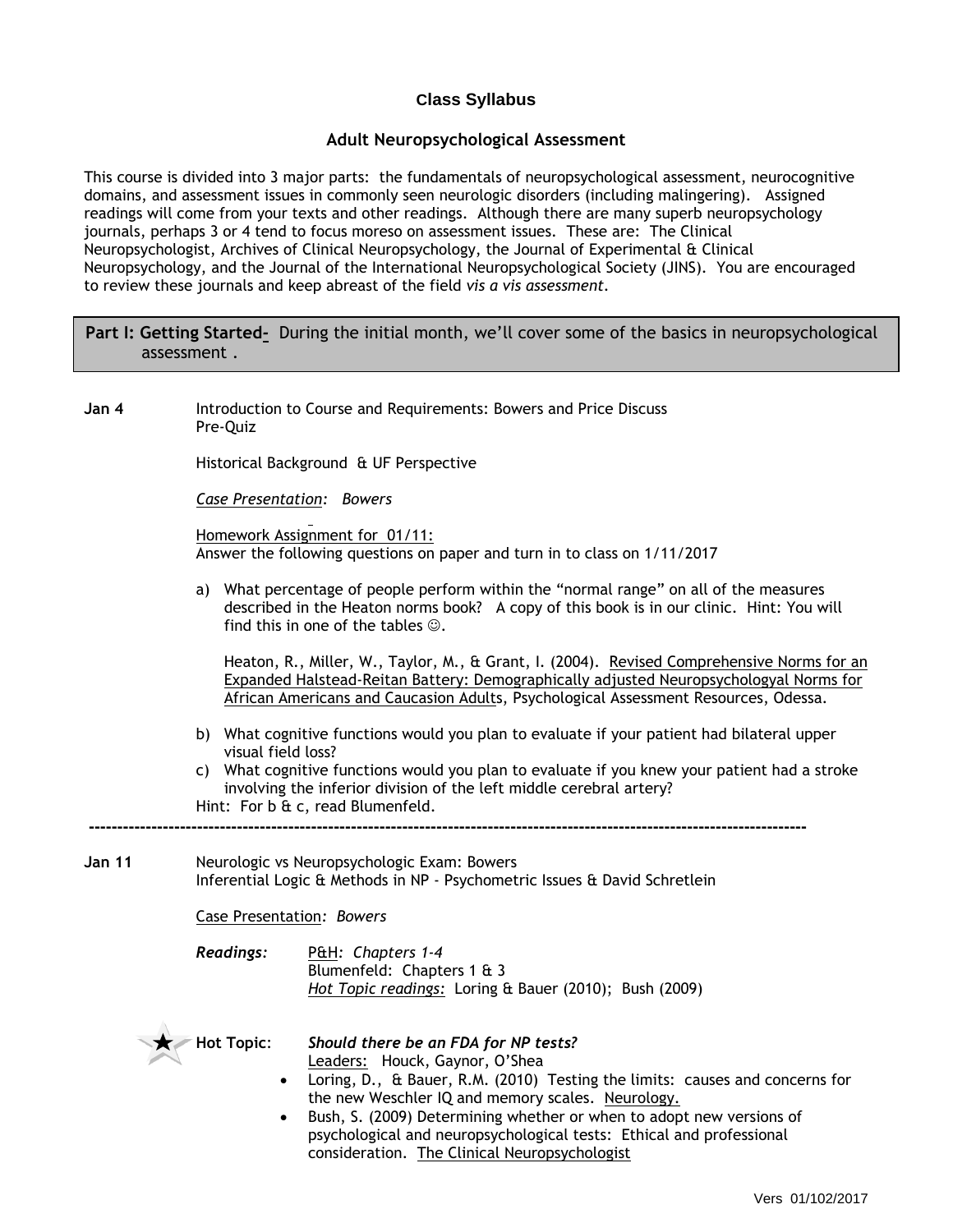| <b>Jan 18</b> | Stages of the Neuropsychological Exam: Price<br>Behavioral Observations, Interview, and Clinical Pearls                                                                                                                                                                                                                                                                                               |                                                                                                                                                                                                              |  |  |  |  |  |  |  |
|---------------|-------------------------------------------------------------------------------------------------------------------------------------------------------------------------------------------------------------------------------------------------------------------------------------------------------------------------------------------------------------------------------------------------------|--------------------------------------------------------------------------------------------------------------------------------------------------------------------------------------------------------------|--|--|--|--|--|--|--|
|               | Video cases for behavioral observations                                                                                                                                                                                                                                                                                                                                                               |                                                                                                                                                                                                              |  |  |  |  |  |  |  |
|               | Case Presentation: Price                                                                                                                                                                                                                                                                                                                                                                              |                                                                                                                                                                                                              |  |  |  |  |  |  |  |
|               | <b>Readings:</b><br>P&H: Chapter 7<br>Edit Kaplan on behavioral observations<br><b>Handouts</b><br>Brandt (2006) Neuropsychological Crimes and MisDemeanors                                                                                                                                                                                                                                           |                                                                                                                                                                                                              |  |  |  |  |  |  |  |
|               | <b>Hot Topic:</b>                                                                                                                                                                                                                                                                                                                                                                                     | Should we norm for age, education, and ethnic differences?<br>Leaders: Polejaeva, Rottblatt, Svingos<br>(read Brandt, J. 2006):                                                                              |  |  |  |  |  |  |  |
|               |                                                                                                                                                                                                                                                                                                                                                                                                       | Homework Assignment: Write behavioral observations on in class video cases                                                                                                                                   |  |  |  |  |  |  |  |
| <b>Jan 25</b> |                                                                                                                                                                                                                                                                                                                                                                                                       | <b>Battle of the Batteries: Part 1-</b><br>Flexible Batteries & Boston Process Approach: Price                                                                                                               |  |  |  |  |  |  |  |
|               |                                                                                                                                                                                                                                                                                                                                                                                                       | Case Presentation: Svingos<br><b>Case Presentation:</b><br><b>Bryant</b>                                                                                                                                     |  |  |  |  |  |  |  |
|               | <b>Readings:</b><br>Milberg, W., Hebben, N. & Kaplan, E. The Boston Process Approach to<br>Neuropsychological Assessment<br>Kaplan E. Serendity in science: A personal account. In Stringer et al (eds.),<br>Pathways to Prominence in Neuropsychology:<br>Luria, A. Pursuing neuropsychology in a swiftly changing society. (In Stringer et<br>al. (eds). Pathways to Prominence in Neuropsychology. |                                                                                                                                                                                                              |  |  |  |  |  |  |  |
| Feb 1         | No class.                                                                                                                                                                                                                                                                                                                                                                                             | CELEBRATING 50 YEAR                                                                                                                                                                                          |  |  |  |  |  |  |  |
|               |                                                                                                                                                                                                                                                                                                                                                                                                       | Readings: Blumenfeld: Chapters 2, 10, 11, 19<br><b>NEW ORLEANS</b><br>Assignment (in addition to reading)<br>BINDING THE PAST & PRESEN<br>Spend time learning information pertaining to questions 1-6 on the |  |  |  |  |  |  |  |
|               | Study guide.<br>Hemispheric specialization and cognitive functions associated with different brain regions, right<br>and left; cerebral blood supply-vasculature; visual fields                                                                                                                                                                                                                       |                                                                                                                                                                                                              |  |  |  |  |  |  |  |
| Feb 8         | <b>Battle of the Batteries Part II:</b><br>Fixed Batteries & Estimating IQ Bowers                                                                                                                                                                                                                                                                                                                     |                                                                                                                                                                                                              |  |  |  |  |  |  |  |
|               |                                                                                                                                                                                                                                                                                                                                                                                                       | <b>Case Presentation: Crowley</b><br>Case Presentation: (if Time, Bowers)<br>A personal perspective & cases                                                                                                  |  |  |  |  |  |  |  |
|               | Readings:                                                                                                                                                                                                                                                                                                                                                                                             | Reitan, R. The best laid plans and vargaries of circumstantial events. In<br>Stringer et al (eds), Pathways to Prominence in Neuropsychology<br>Bauer, R. The Flexible battery Approach                      |  |  |  |  |  |  |  |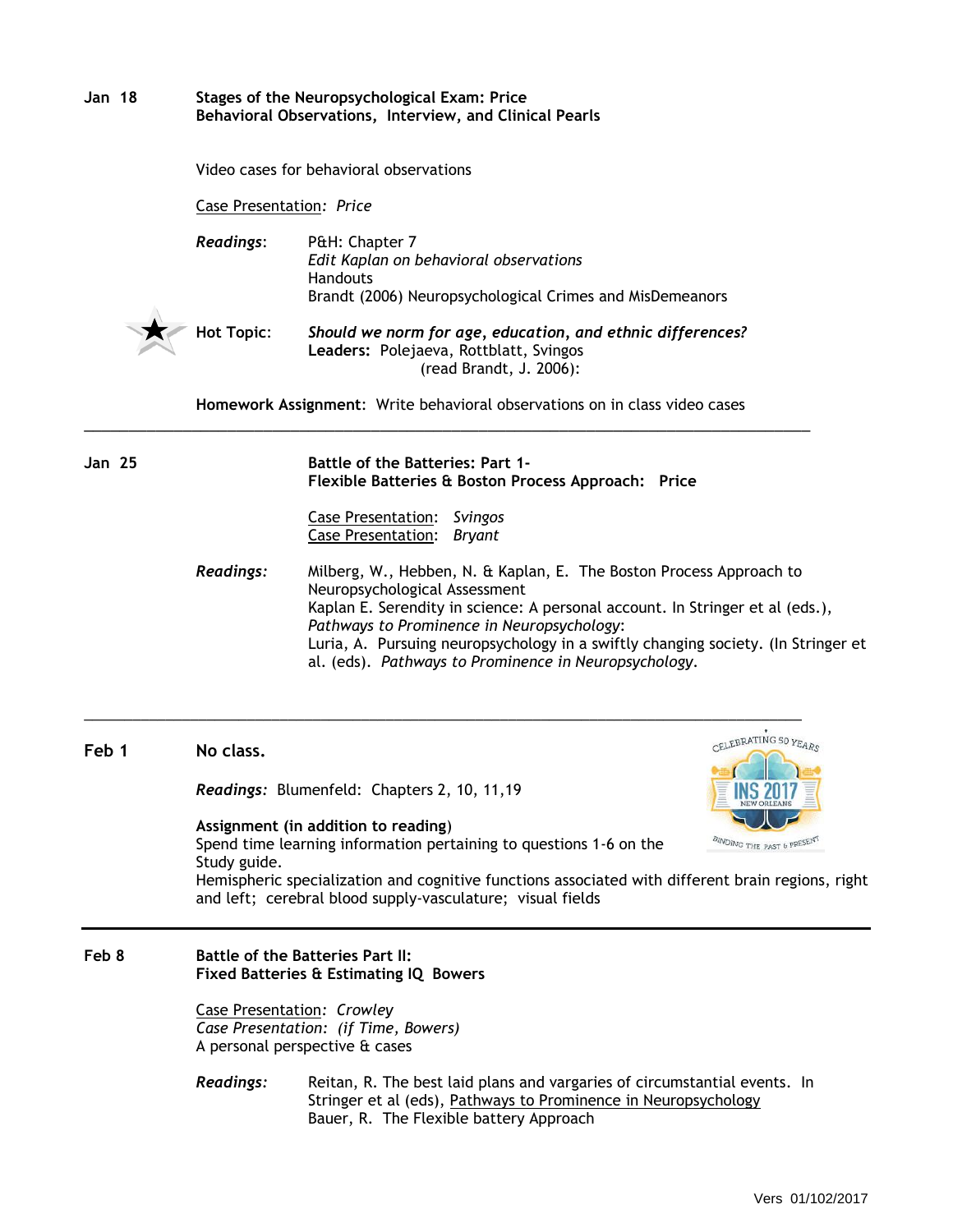Part II: Neurocognitive Domains: Over the next 4 weeks, each class will adhere to the following format

- a) Overview of the domain and its neuroanatomic and cognitive substrates
- b) Typical tests and how they can be used
- c) Typical disorders associated with deficits in this domain.
- d) Case Presentations/Videos and Student Presentation s

#### **Feb 15 Assessment of Memory: Bowers**

Amnesia Videos Memory Measures: NP travesties Memory Writeups

Case Presentation Houck

Test Reviews/Updates: *MOCA vs MMSE* Crowley

*Readings:* P&K: Chapter 17

Squire, L.D. (1980). Specifying the defect in human amnesia: storage, retrieval and semantics. Neuropsychologia, 18 (3) 369-372.

Nelson Butters: One step ahead. In Stringer et al. (2002), *Pathways to Prominence in Neuropsychology.* (I knew him when I was in Boston ; he was enmeshed in his "memory" research at that time. As you'll read he was on the job market, and ended up at UCSD and set in place a highly successful UCSD neuropsych program. This autobiography is very poignant as he produced this orally, during the final throes of ALS. His daughter's comments (Meryl Butters) are on target about him liking to be known as the "godfather" of NP.

#### **Feb 22 Exam 1 (1.5 hr)**

**Assessment of Language and Language Related Skills: Price**

 $\_$  ,  $\_$  ,  $\_$  ,  $\_$  ,  $\_$  ,  $\_$  ,  $\_$  ,  $\_$  ,  $\_$  ,  $\_$  ,  $\_$  ,  $\_$  ,  $\_$  ,  $\_$  ,  $\_$  ,  $\_$  ,  $\_$  ,  $\_$  ,  $\_$  ,  $\_$  ,  $\_$  ,  $\_$  ,  $\_$  ,  $\_$  ,  $\_$  ,  $\_$  ,  $\_$  ,  $\_$  ,  $\_$  ,  $\_$  ,  $\_$  ,  $\_$  ,  $\_$  ,  $\_$  ,  $\_$  ,  $\_$  ,  $\_$  ,

 $\_$  ,  $\_$  ,  $\_$  ,  $\_$  ,  $\_$  ,  $\_$  ,  $\_$  ,  $\_$  ,  $\_$  ,  $\_$  ,  $\_$  ,  $\_$  ,  $\_$  ,  $\_$  ,  $\_$  ,  $\_$  ,  $\_$  ,  $\_$  ,  $\_$  ,  $\_$  ,  $\_$  ,  $\_$  ,  $\_$  ,  $\_$  ,  $\_$  ,  $\_$  ,  $\_$  ,  $\_$  ,  $\_$  ,  $\_$  ,  $\_$  ,  $\_$  ,  $\_$  ,  $\_$  ,  $\_$  ,  $\_$  ,  $\_$  ,

Test Reviews/updates*:* WAB *Rhomas/Altomare Verbal Fluency: COWA vs DKEFs Abanishe* 

*Readings*: P&H: Chapter 18

**March 1 Assessment of Visuoperceptual, Spatial, & Constructional Skills: Price**

|  | Case Presentation: | Polejaeva |
|--|--------------------|-----------|
|--|--------------------|-----------|

Test Review/Updates: *Hooper VOT Moreno* 

*Florida Affect Battery Svingos*

 *Readings*: P&K: Chapters 19 Bauer et al (2012) Computerized Neuropsychological Assessment Devices Others: TBD by discussion leaders



 $\_$  ,  $\_$  ,  $\_$  ,  $\_$  ,  $\_$  ,  $\_$  ,  $\_$  ,  $\_$  ,  $\_$  ,  $\_$  ,  $\_$  ,  $\_$  ,  $\_$  ,  $\_$  ,  $\_$  ,  $\_$  ,  $\_$  ,  $\_$  ,  $\_$  ,  $\_$  ,  $\_$  ,  $\_$  ,  $\_$  ,  $\_$  ,  $\_$  ,  $\_$  ,  $\_$  ,  $\_$  ,  $\_$  ,  $\_$  ,  $\_$  ,  $\_$  ,  $\_$  ,  $\_$  ,  $\_$  ,  $\_$  ,  $\_$  ,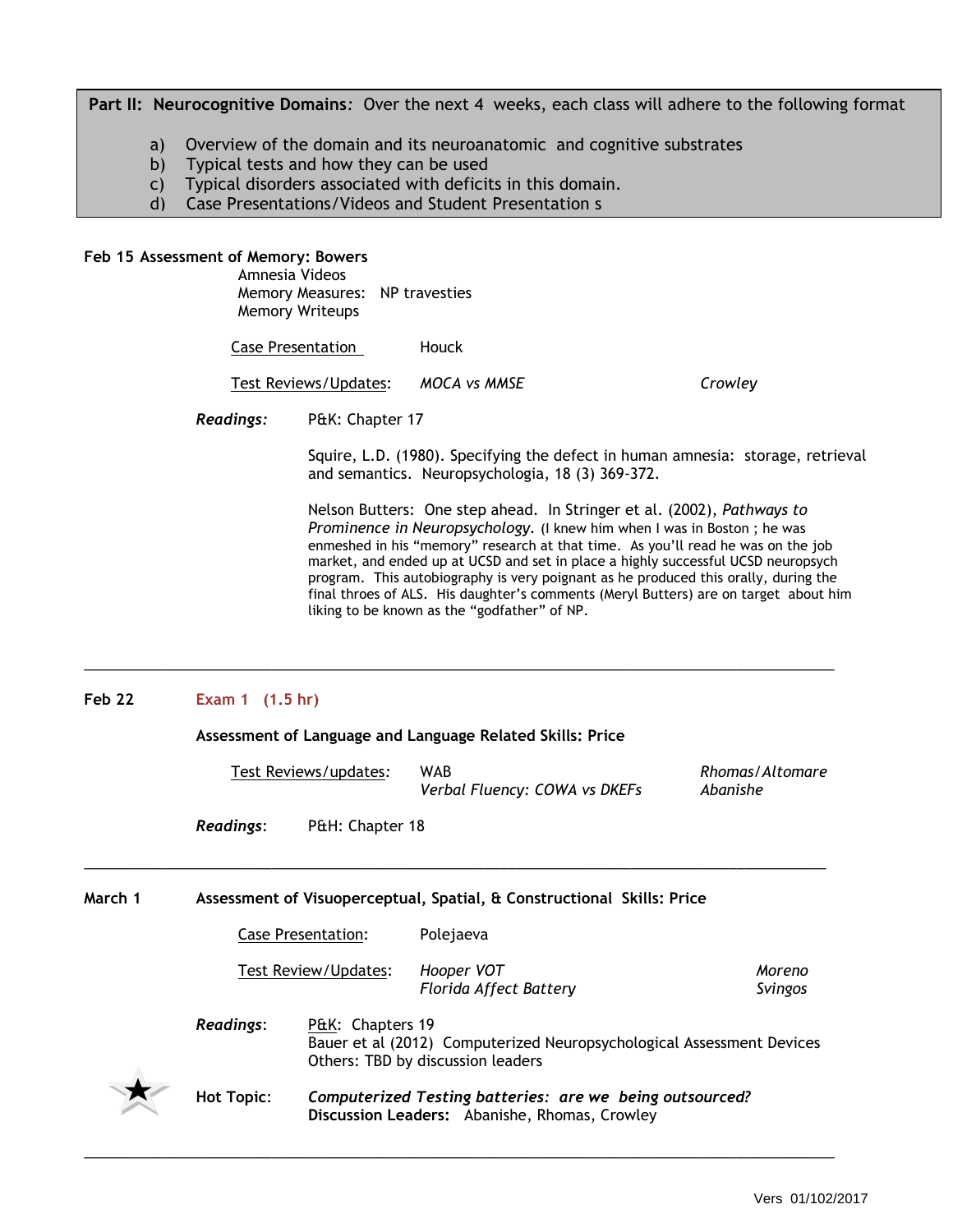

 $\_$  ,  $\_$  ,  $\_$  ,  $\_$  ,  $\_$  ,  $\_$  ,  $\_$  ,  $\_$  ,  $\_$  ,  $\_$  ,  $\_$  ,  $\_$  ,  $\_$  ,  $\_$  ,  $\_$  ,  $\_$  ,  $\_$  ,  $\_$  ,  $\_$  ,  $\_$  ,  $\_$  ,  $\_$  ,  $\_$  ,  $\_$  ,  $\_$  ,  $\_$  ,  $\_$  ,  $\_$  ,  $\_$  ,  $\_$  ,  $\_$  ,  $\_$  ,  $\_$  ,  $\_$  ,  $\_$  ,  $\_$  ,  $\_$  ,

**March 15 Assessment of Executive & Frontal Lobe Skills: Bowers** Frontal Videos Case Presentation: O'Shea

> Test Reviews/Updates: *NIH Executive Battery Trifilio FrSBe* Rotblatt<br>Wisconsin Card Sort: short vs long form Grief *Wisconsin Card Sort: short vs long form*

Handscoring the WCST: Demonstration

*Readings:* P&K: Chapter 20 & 21 Teuber (1960): The riddle of the frontal lobes Brandt et al. (2009) Stuss' frontal lobe battery

> Heaton – Admin & scoring the WCST Strauss- WCST from Compendium of NP Tests Axelrol et al (1994) Comparison of scoring guides Nyhus & Barcelo (2009) WCST – Critical Update

 Thought question: Is executive function the same as fluid intelligence? Is Salthouse right? Homework: Handscoring a WCST protocol

## Part III: Neuropsychological Disorders. Over the next 5 classes, we'll focus on assessment issues germane to commonly encountered neuropsychological disorders

 $\_$  ,  $\_$  ,  $\_$  ,  $\_$  ,  $\_$  ,  $\_$  ,  $\_$  ,  $\_$  ,  $\_$  ,  $\_$  ,  $\_$  ,  $\_$  ,  $\_$  ,  $\_$  ,  $\_$  ,  $\_$  ,  $\_$  ,  $\_$  ,  $\_$  ,  $\_$  ,  $\_$  ,  $\_$  ,  $\_$  ,  $\_$  ,  $\_$  ,  $\_$  ,  $\_$  ,  $\_$  ,  $\_$  ,  $\_$  ,  $\_$  ,  $\_$  ,  $\_$  ,  $\_$  ,  $\_$  ,  $\_$  ,  $\_$  ,

| <b>Mar 22</b> | Processing Speed & the Efficiency Disorders: Bowers<br>MS, Binswangers, radiation necrosis, NPH, parkinsonisms, HD                                                                                                          |                  |
|---------------|-----------------------------------------------------------------------------------------------------------------------------------------------------------------------------------------------------------------------------|------------------|
|               | Rhomas/Altomare<br><b>Case Presentation:</b><br>Case Presentation:<br>Grief                                                                                                                                                 |                  |
|               | Weird Disorder Update: Anton's Syndrome<br>Susac Syndrome                                                                                                                                                                   | Bryant<br>Gaynor |
|               | <b>Readings:</b> $P \& H$ : Chapters 12 $\&$ 13                                                                                                                                                                             |                  |
|               | Thought Question: Why is executive functioning so correlated with processing speed?                                                                                                                                         |                  |
| <b>Mar 29</b> | Assessment Issues in the Elderly: Price<br>MCI, the "cortical dementias", and vascular dementia<br>Special measures and special considerations: hearing, vision<br>Has the WMS-IV gone TOO far? Composites and defining MCI |                  |
|               | Rottblatt<br><b>Case Presentation:</b>                                                                                                                                                                                      |                  |
|               | Weird Disorder Update: Reduplicative Paramnesia                                                                                                                                                                             | Poleiaeva        |

*Antiphospholipid Syndrome O'Shea*

Vers 01/102/2017